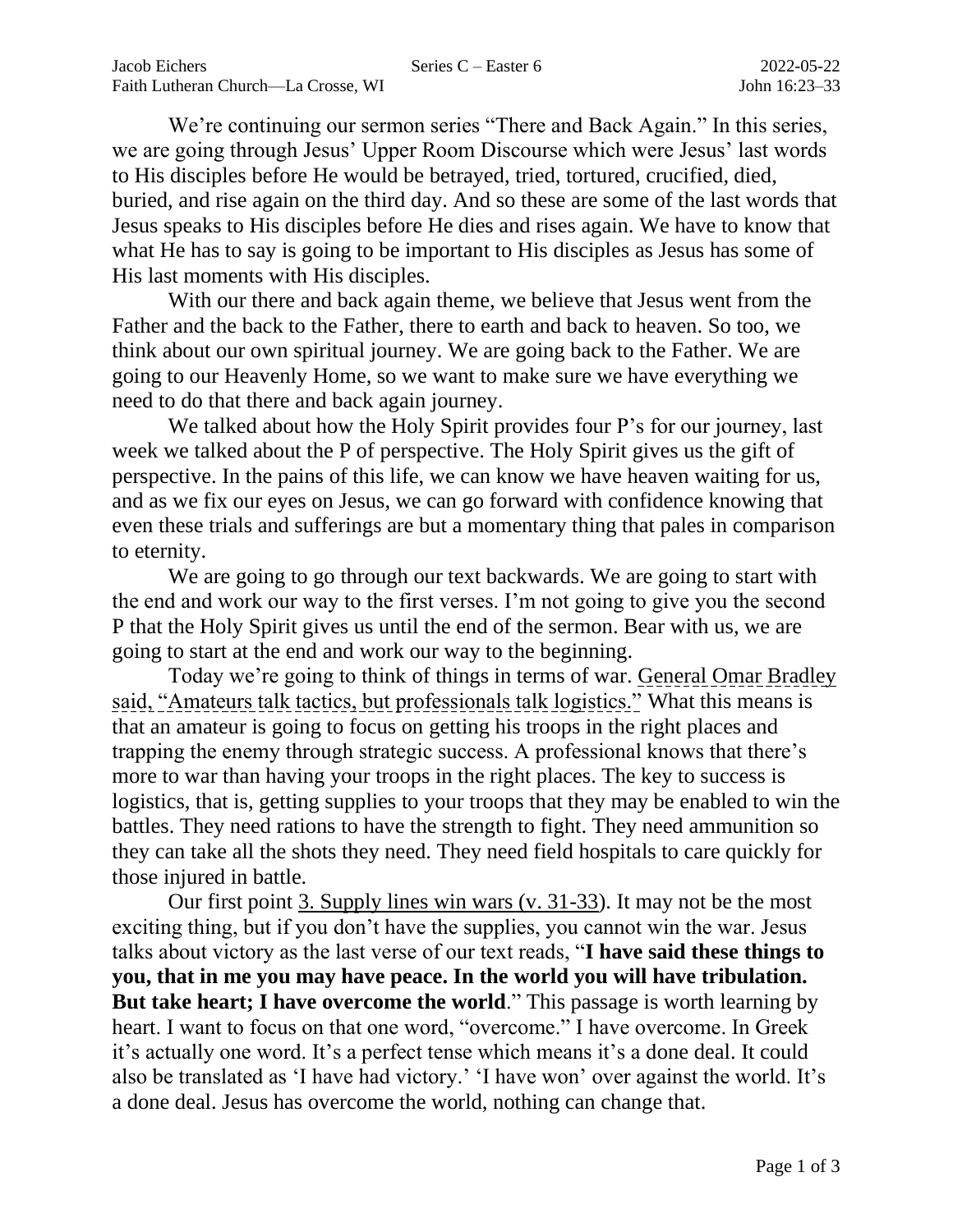We as Christians can take heart knowing that Jesus' victory has already been won. This ties into our first P, perspective. We can be confident, and Jesus was confident, even before His death and resurrection. He was telling His disciples this even before He was going through the events of Holy Week.

How could He do this? Look at the preceding verse. He's not alone! He said, "**Behold, the hour is coming, indeed it has come, when you will be scattered, each to his own home, and will leave me alone. Yet I am not alone, for the Father is with me.**" Here Jesus is talking about how when the mob came to arrest Him, the disciples will hide. They will leave Jesus alone. But Jesus knows that even then He is not alone. His Heavenly Father is with Him. He's able to get through the events of Holy Week knowing that He is never alone.

All of Jesus' ministry was from the Father through the Holy Spirit. All three persons of the Trinity were working to save us through Jesus' earthly ministry. And the Holy Spirit was upon Jesus to assist Him in every deed He did. The Father worked through the Holy Spirit to keep the supply lines going that Jesus had all that He needed to get through the lows of His ministry.

As we consider our own lives. We cannot go it alone. Oftentimes, we feel as though we're left alone. But there's no such thing as me and Jesus Christianity. That's why we need the Church to provide us the supply lines that give us what we need. We can take heart knowing that Jesus has overcome the world and we gather together as those who have been called by the Holy Spirit, created by the Father and redeemed by Jesus. We as the Church can win our spiritual battles through those divine supply lines.

Let's back up and go to our central paragraph in our text today: verses 25– 28. How do we get this connection to the divine supply line? Jesus spells it out. 2. God provides through the supply line of faith (v. 25-28).

Jesus tells the disciples, "…**for the Father himself loves you, because you have loved me and have believed that I came from God. I came from the Father and have come into the world, and now I am leaving the world and going to the Father.**"

We see in this quote the there and back again story of Jesus having come from heaven and going back to heaven. The disciples believed that story. They believe that Jesus was no mere carpenter, miracle worker, or just a good teacher. They believed that He is something more. Perhaps not fully this side of Pentecost, but they followed Him. They trusted that He had the words of eternal life.

We as Christians believe that we are sinners in need of forgiveness. That we are unable to go it alone because we are sinners in need of a savior. So we believe that Jesus is the eternal Son of God who has always existed. We believe that Jesus is our redeemer who has rescued us from our sorry state and is preparing a way that we too will go to heaven.